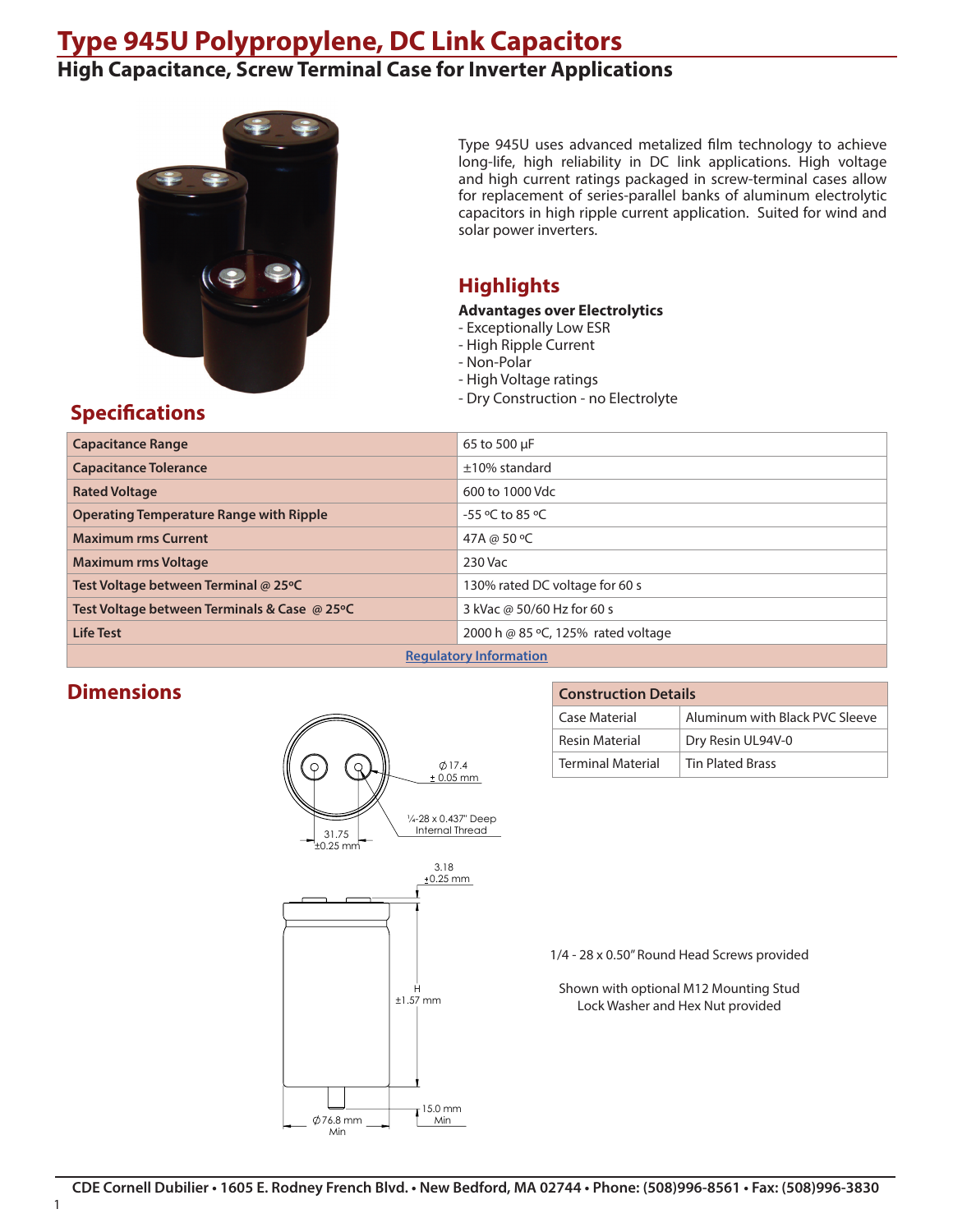# **Type 945U Polypropylene, DC Link Capacitors**

#### **Part Numbering System High Capacitance, Screw Terminal Case for Inverter Applications**

| <b>945U</b> | 171                          | κ | 601                                                          | D                         | в           |                               |                 |
|-------------|------------------------------|---|--------------------------------------------------------------|---------------------------|-------------|-------------------------------|-----------------|
|             |                              |   |                                                              |                           |             |                               |                 |
| <b>Type</b> | <b>Capacitance Tolerance</b> |   | <b>Voltage</b>                                               | Diameter D mm Height H mm |             | <b>Terminal</b>               | <b>Mounting</b> |
| 945U        |                              |   | $171 = 170 \text{ }\mu\text{F}$ K = $\pm 10\%$ 601 = 600 Vdc | $D = 76.8$                | $B = 80.2$  | $l = \frac{1}{4}$ - 28 Insert | blank = No Stud |
|             | $950 = 95 \mu F$             |   | $751 = 750$ Vdc                                              |                           | $C = 105.2$ |                               | $S = M12$ Stud  |
|             | $900 = 90 \mu F$             |   | $901 = 900$ Vdc                                              |                           | $E = 131.2$ |                               |                 |
|             |                              |   | $102 = 1000$ Vdc                                             |                           | $M = 156.2$ |                               |                 |

#### **Ratings**

#### **NOTE:** Other ratings, sizes and performance specifications are available. Contact us.

| <b>Catalog</b><br><b>Part Number</b> | Cap<br>$(\mu F)$ | <b>Rated</b><br><b>Voltage</b><br>(Vdc) | н<br><b>Height</b><br>mm | 100kHz<br><b>ESR</b><br>$(m\Omega)$ | dV/dt<br>$(V/\mu s)$ | <b>Max Irms</b><br>10 kHz 50 °C<br>(A) |
|--------------------------------------|------------------|-----------------------------------------|--------------------------|-------------------------------------|----------------------|----------------------------------------|
| 945U221K601DBI                       | 220              | 600                                     | 80.2                     | 4.0                                 | 30                   | 47.0                                   |
| 945U301K601DCI                       | 300              | 600                                     | 105.2                    | 4.5                                 | 25                   | 46.0                                   |
| 945U401K601DEI                       | 400              | 600                                     | 131.2                    | 5.0                                 | 26                   | 44.0                                   |
| 945U501K601DMI                       | 500              | 600                                     | 156.2                    | 6.0                                 | 22                   | 43.0                                   |
| 945U141K751DBI                       | 140              | 750                                     | 80.2                     | 4.5                                 | 30                   | 44.0                                   |
| 945U191K751DCI                       | 190              | 750                                     | 105.2                    | 5.0                                 | 25                   | 43.0                                   |
| 945U251K751DEI                       | 250              | 750                                     | 131.2                    | 6.0                                 | 37                   | 42.0                                   |
| 945U321K751DMI                       | 320              | 750                                     | 156.2                    | 6.5                                 | 30                   | 41.0                                   |
| 945U900K901DBI                       | 90               | 900                                     | 80.2                     | 5.0                                 | 42                   | 42.0                                   |
| 945U131K901DCI                       | 130              | 900                                     | 105.2                    | 5.5                                 | 35                   | 41.0                                   |
| 945U171K901DEI                       | 170              | 900                                     | 131.2                    | 6.5                                 | 43                   | 40.0                                   |
| 945U221K901DMI                       | 220              | 900                                     | 156.2                    | 7.5                                 | 36                   | 38.0                                   |
| 945U650K102DBI                       | 65               | 1000                                    | 80.2                     | 5.5                                 | 50                   | 40.0                                   |
| 945U950K102DCI                       | 95               | 1000                                    | 105.2                    | 6.0                                 | 40                   | 39.0                                   |
| 945U131K102DEI                       | 130              | 1000                                    | 131.2                    | 7.0                                 | 60                   | 38.0                                   |
| 945U161K102DMI                       | 160              | 1000                                    | 156.2                    | 8.0                                 | 50                   | 37.0                                   |

#### **Typical Performance Curves**

**Expected Lifetime vs Core Temperature and Applied DC Voltage**

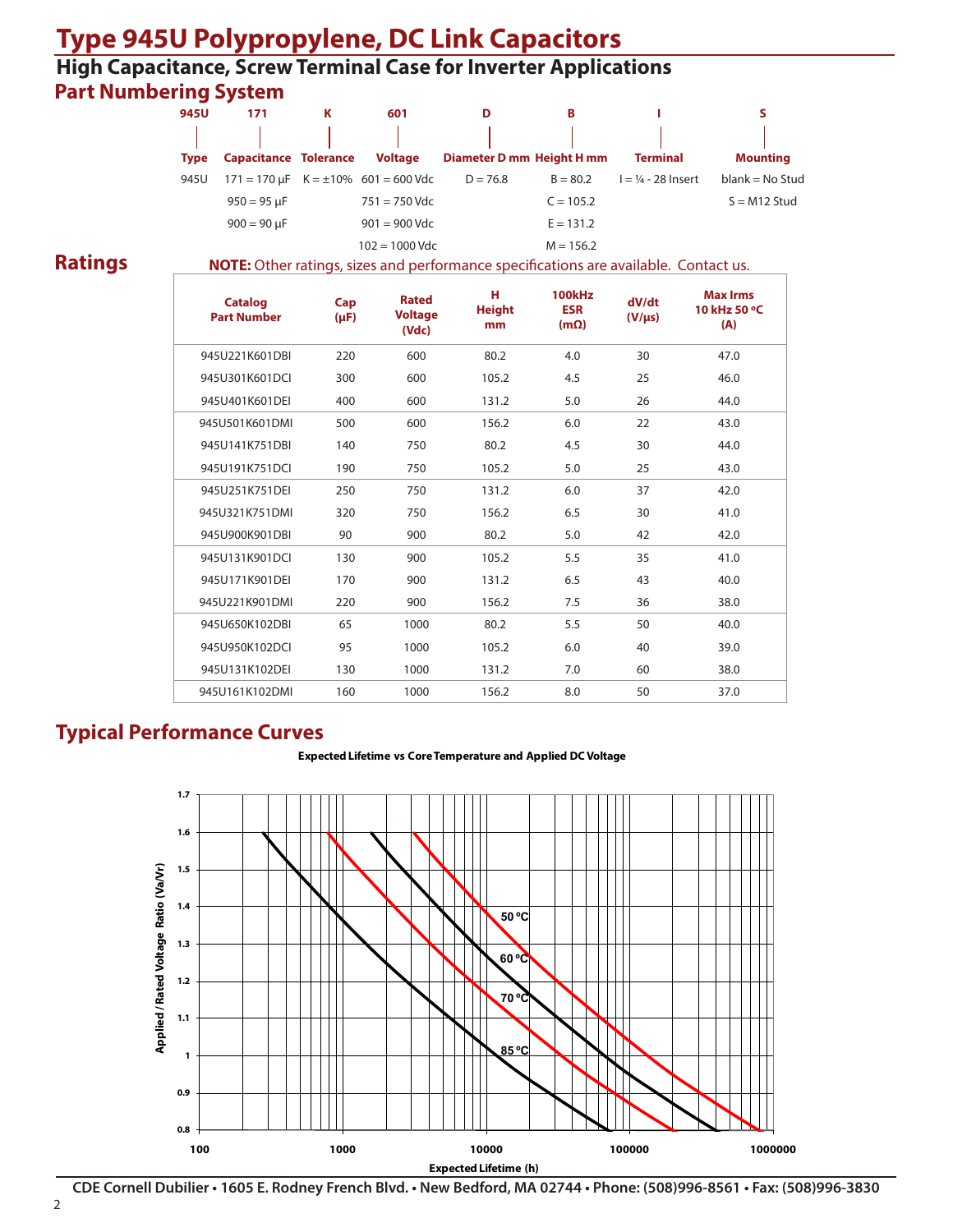# **Type 945U Polypropylene, DC Link Capacitors**

#### **Typical Performance Curves High Capacitance, Screw Terminal Case for Inverter Applications**